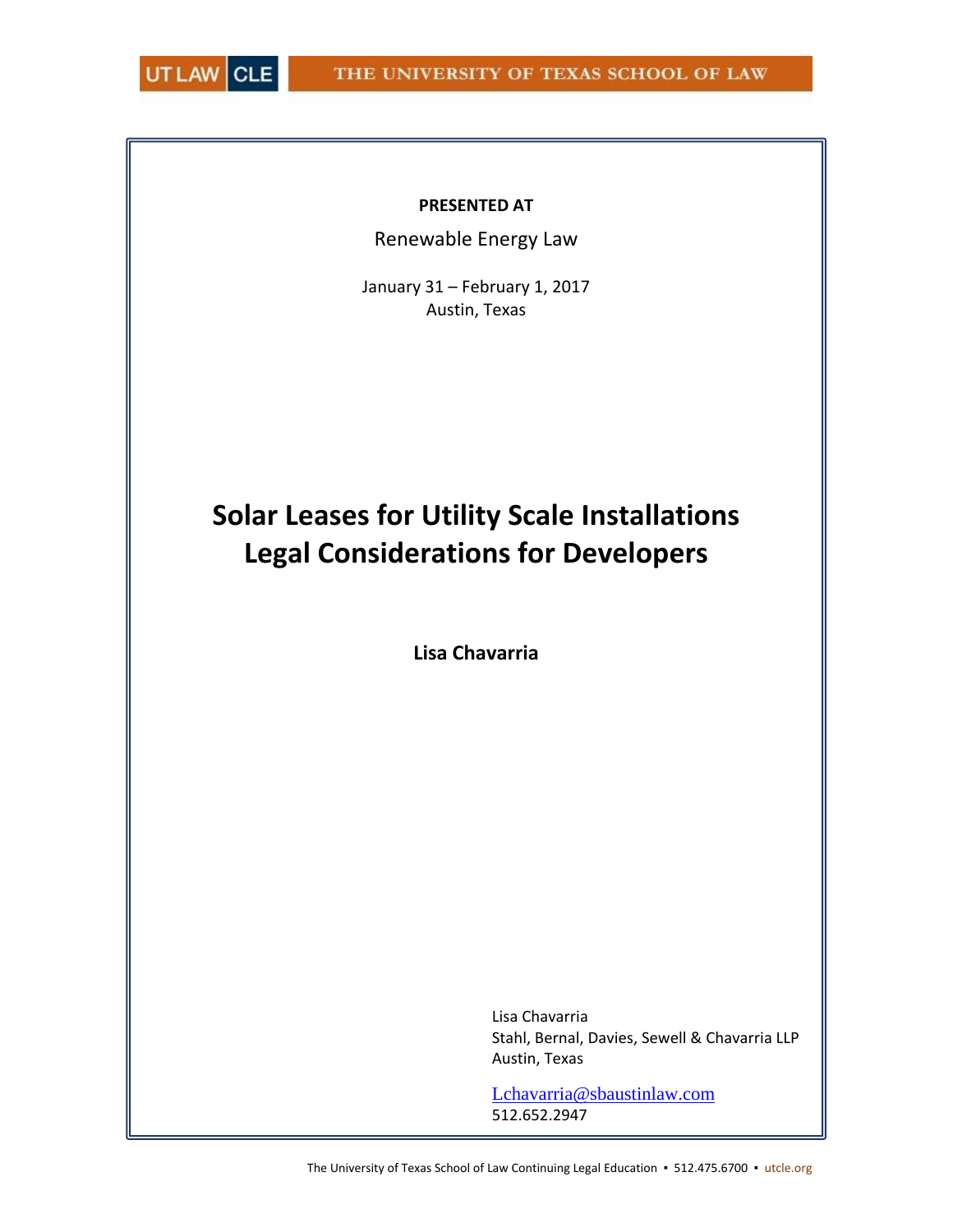# Solar Leases for Utility Scale Installations - Legal Considerations for Developers

# By Lisa Chavarria

| <b>Contents</b> |    |  |
|-----------------|----|--|
| Ι.              |    |  |
| II.             |    |  |
| a.              |    |  |
|                 | 1. |  |
|                 | 2. |  |
| b.              |    |  |
| c.              |    |  |
| Ш.              |    |  |
| a.              |    |  |
| $\mathbf b$ .   |    |  |
| IV.             |    |  |
| V.              |    |  |
| VI.             |    |  |
| VII.            |    |  |
| a.              |    |  |
| $\mathbf b$ .   |    |  |
| VIII.           |    |  |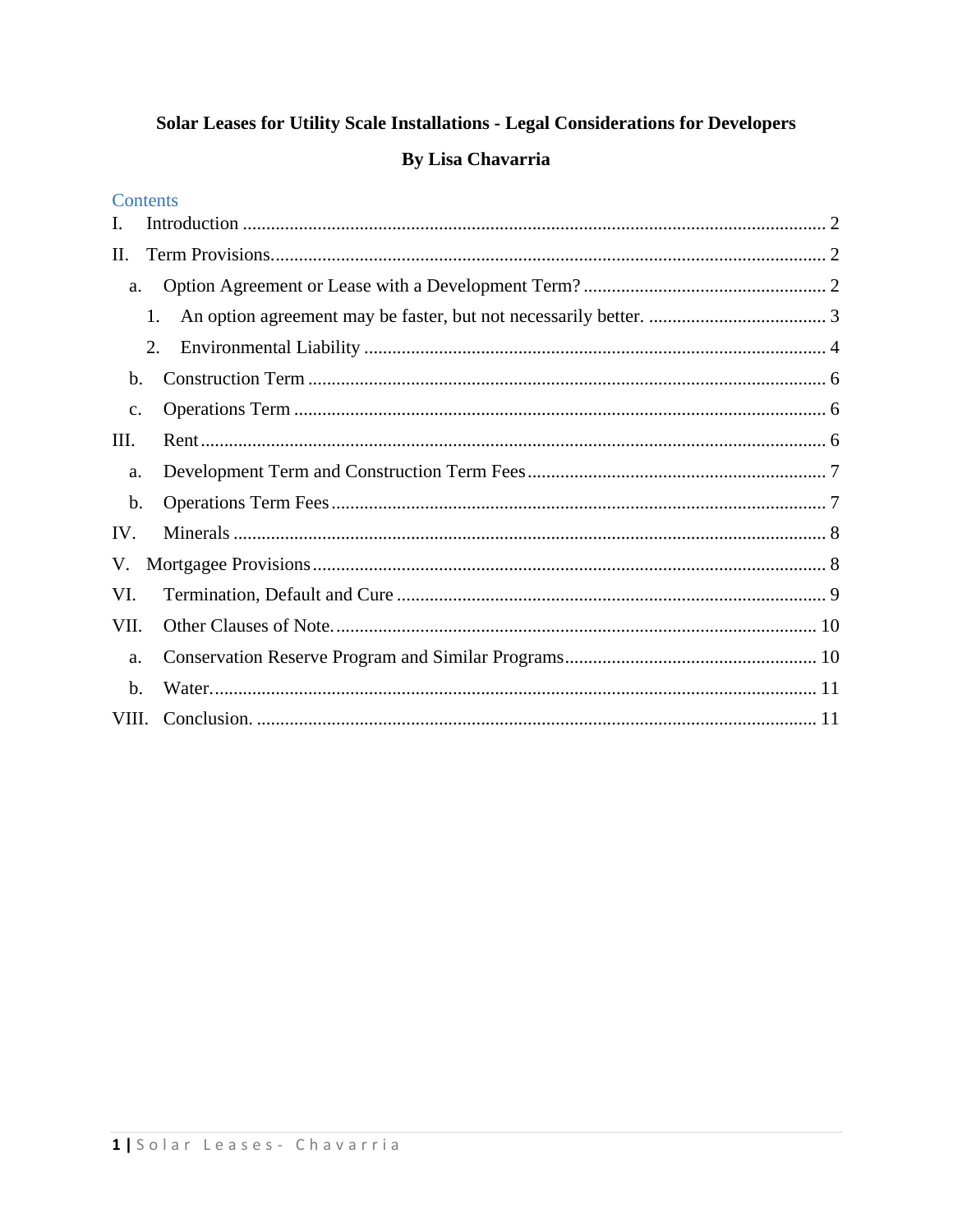## <span id="page-2-0"></span>I. Introduction

The need for a well-crafted solar lease cannot be overlooked as it lays the foundation for a successful solar project. Every renewable energy project presents a unique set of facts and circumstances that developers and their counsel must work through to get the project built. In addition to being financeable, a good solar lease must provide the developer with the flexibility it will need to address the variety of issues that will be encountered during the development process. This paper provides core considerations and provisions for a solar developer or legal practitioner who is drafting, negotiating, or reviewing a solar lease. It is not uncommon to encounter clients who wish to convert their form wind lease into a solar lease. In some ways a solar facility is more analogous to a natural gas power plant than a wind project. Consequently, a conversion of a wind lease into a solar lease should be done carefully keeping in mind the significant differences between the surface uses presented by the projects. Throughout this paper I will highlight wind lease clauses that are either not appropriate for inclusion in a solar lease or require adjustments. The focus of the paper will be on the central provisions of a solar lease and will not address each and every clause that may be included in a lease.

## <span id="page-2-1"></span>II. Term Provisions.

In many respects the provisions pertaining to the various terms under a solar lease are very similar in structure to a wind lease in that both may contain a development term, construction term and operations term. As discussed in more detail below, careful consideration should be given to how each term is triggered and the types of activities that will be undertaken during each period of time.

## a. Option Agreement or Lease with a Development Term?

<span id="page-2-2"></span>Much like a wind lease, a solar lease may be comprised of an initial development term that should last long enough for a developer to evaluate the site and to secure interconnection, offtake, financing and other key agreements. This initial term may last five years or longer depending on market conditions that influence the availability of capital to finance a solar project. Unlike a wind project, however, a solar project has a much smaller footprint with a lot less flexibility to move project infrastructure in the event undesirable conditions are discovered. A solar project owner will also eventually need full and exclusive control over the area where the project is located. Consequently, solar developers tend to be focused on the costs and risks associated with putting property under lease. Prior to addressing in full what a development term clause may include, it is important to consider an issue many developers face initially: should the project company enter into a lease agreement with a landowner or just obtain an option to enter into a lease? Both approaches have benefits and drawbacks; however, if properly drafted, a lease may capture the benefits of an option while avoiding some of the potential drawbacks of having just an option to lease.

An option contract involving the lease of real estate typically gives the optionee the right to enter into a lease upon certain stated terms within a specified period of time, but with no obligation to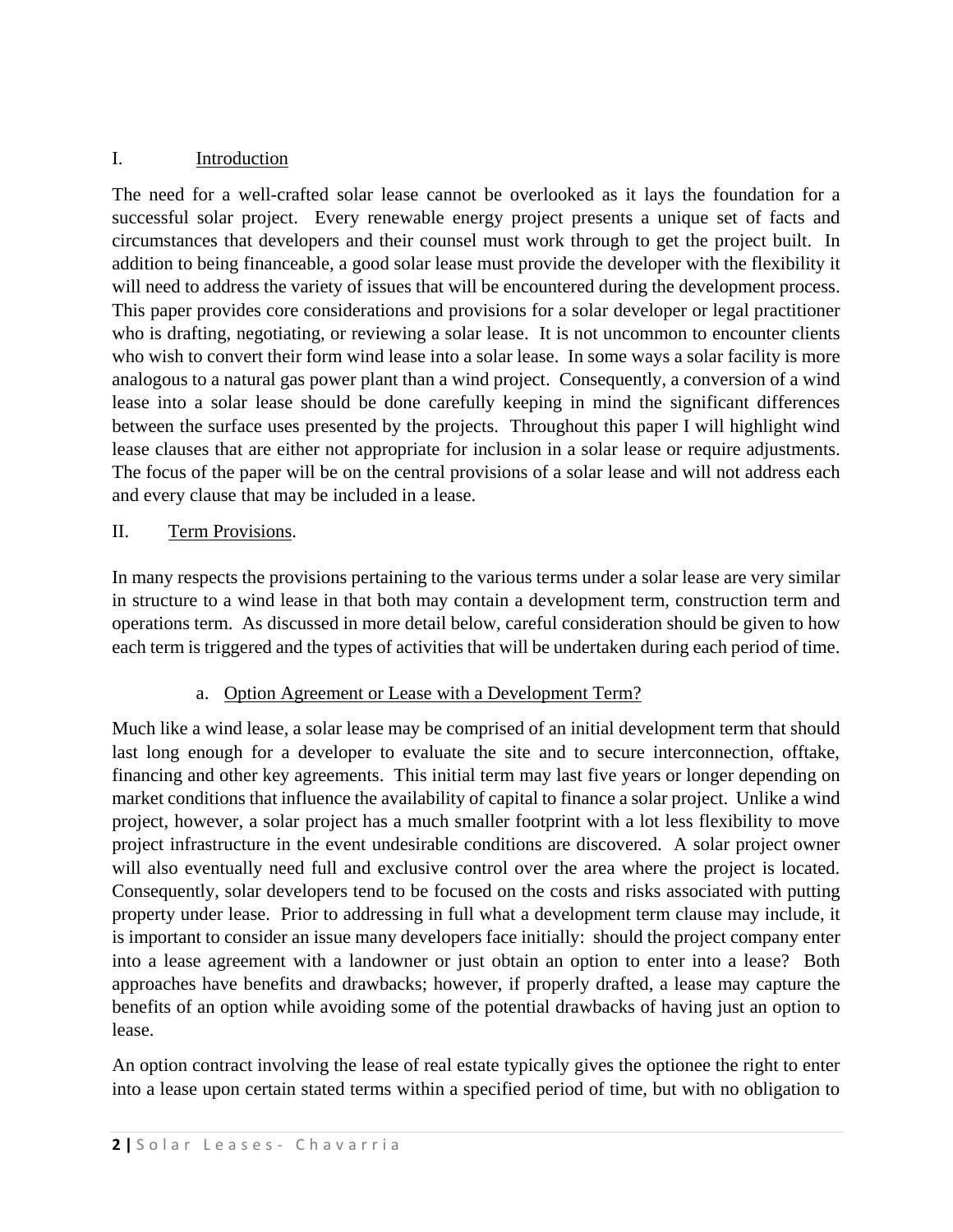do so.<sup>1</sup> No title passes at the time the option contract is formed.<sup>2</sup> In my experience developers will elect to enter into an option agreement rather than a full lease for two primary reasons 1) the developer believes an option will allow them to get the land in question tied up quickly and without the hassle of negotiating a full lease document and/or 2) the developer is concerned about environmental liability attaching to the project company if property is leased.

#### *1. An option agreement may be faster, but not necessarily better.*

<span id="page-3-0"></span>With respect to the first consideration, an option agreement is faster than entering into a full lease agreement if the option does not attach a fully negotiated lease document as an exhibit. When a solar developer takes the option agreement route the option agreement typically contains the terms and conditions that apply to the option period and may either set forth key business terms to be included in the lease or it may simply state that the parties will enter into a solar lease containing reasonable and customary terms. Such an approach presents some potential risks. The biggest risk is that the developer will exercise its option to enter into the lease but the landowner will refuse to sign the lease because it finds some part of the lease objectionable or wants to renegotiate the business terms. I have also encountered situations where the landowner just changed their mind and no longer wanted to enter into a lease. Under Texas law, if a written option sets forth all of the terms on which the optionor offers to lease the property, or if an unexecuted lease form is attached to the option, the optionee's written exercise of the option may, without more, create a lease.<sup>3</sup> In order to avoid a potentially contentious lease negotiation and to have the clear right to specific performance, the developer would need to have attached a fully negotiated lease.<sup>4</sup> This approach extinguishes the desired speed factor. It could be argued that an option agreement that sets forth the key terms to be included in the lease is sufficient to obtain specific performance.<sup>5</sup> The problem with this argument is just that  $-i$  it is just an argument the developer would presumably have to make before a judge or to the landowner's attorney.<sup>6</sup> Given the other documents a

 $\overline{\phantom{a}}$ 

<sup>1</sup> *See* 17-252 Dorsaneo, Texas Litigation Guide § 252.01 (2016).

<sup>2</sup> *See McCaleb v. Wyatt*, 257 S.W.2d 880, 881–882 (Tex. Civ. App.—Fort Worth 1953, writ ref'd n.r.e.).

<sup>3</sup>*See Wilson v. Wagner*, 211 S.W.2d 241, 243 (Civ. App.—San Antonio 1948, ref. n.r.e.).

<sup>4</sup> A developer may go so far as to have the landowner sign the lease and have the lease held in escrow until the developer exercises its option.

<sup>5</sup> *See Wilson,* 211 S.W.2d at 243, Court of Appeals concluding that the option in question contained all of the essential provisions of an option for a ninety-nine year lease of real estate. Court stating, "[t]he parties are named, the property is fully and definitely described, the consideration for the option is \$500; the lease when executed is to run for a term of 99 years; the rental is to be for certain specific sums per year; Wilson is to pay all taxes and assessments; the lease is to be assignable and is binding upon the heirs and assigns of the respective parties; all improvements located on the property at the end of the 99 year lease is to vest in Redmond, her heirs or assigns; Wilson has one year within which to exercise his option; when the lease is delivered to Wilson he is to pay the first year rental of \$6,000; Redmond is to remove all existing structures from the property and deliver peaceable possession of the property to Wilson within sixty days after receipt of notice of Wilson's desire to exercise his option; the term of the first year of the lease is to commence upon the day possession of the property is delivered to Wilson." *Id*.

<sup>&</sup>lt;sup>6</sup> The party seeking specific performance has the burden of showing that the contract is reasonably certain, unambiguous, and based on valuable consideration. *Paxton v. Spencer*, 503 S.W.2d 637, 643 (Tex. Civ. App.— Corpus Christi 1973, no writ). A contract that omits any essential terms is usually too uncertain to justify specific performance. *Botello v. Misener-Collins Co*., 469 S.W.2d 793, 795 (Tex. 1971); *Paxton*, 503 S.W.2d at 646. The terms of the contract must be expressed with enough certainty so that the court will be able to determine the duty of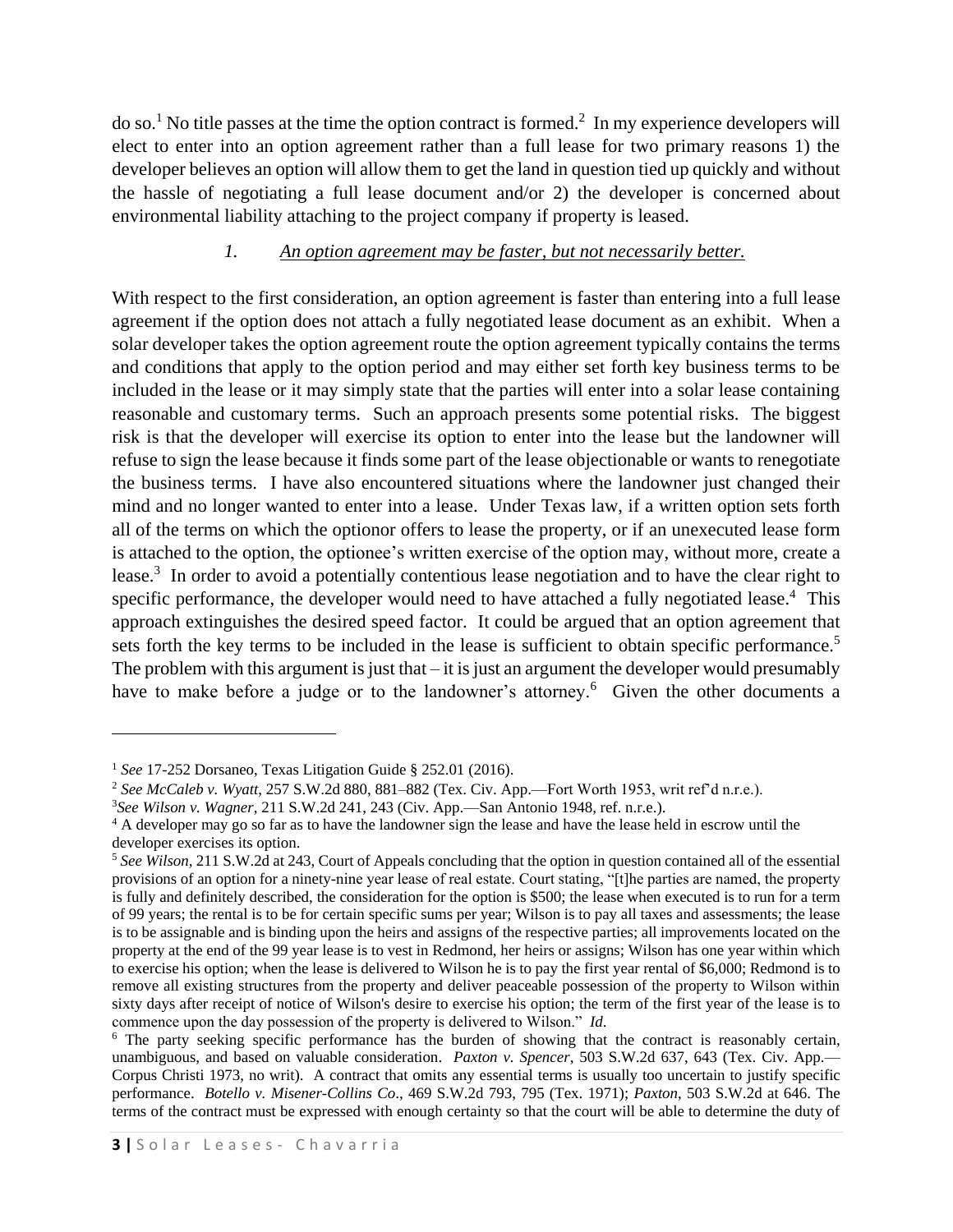developer may need to have signed by a landowner and the ongoing relationship of the parties, a developer would be ill-advised to develop a project on property where the landowner was forced to sign the lease. In other words, even if the developer has the right to specific performance, it may, depending on the circumstances, not want to avail itself to that right.

While an option agreement may provide the fastest way to secure rights to property, a developer should be cognizant of the risks outlined above. In my opinion, an option that does not attach a fully negotiated lease merely delays the lease negotiation process until the developer has less flexibility with its project. For example, if a developer waits to exercise its option to enter into a lease until it has completed its due diligence it may discover it has spent a sizable amount in development dollars on property that it is now trying to get under lease. The developer may even find itself chasing lease signatures as investors and lenders are coming into the picture. This is not the stage at which a developer wants to discover that a landowner is not ready to sign the lease. A further challenge presented by entering into an option agreement rather than a lease is that, in Texas, a title company will not provide title insurance for just an option agreement. In addition, any landowner mortgages or other encumbrances that are filed of record while the developer merely has an option on file will be considered superior to the lease. If a developer has a good relationship with a sophisticated landowner then an option agreement may be a good way forward for the parties as a temporary means of securing rights to the property. In any event, a developer should move toward a lease agreement as soon as possible.

## *2. Environmental Liability*

<span id="page-4-0"></span>The other common reason for a developer to elect to use an option agreement rather than a lease relates to concerns regarding environmentally liability that may attach as the result of the project company having a leasehold interest in the property. I should note here that I am not an environmental law attorney and there may be other legal issues to consider when evaluating environmental liability. What follows are my conclusions of how to obtain the benefits of having the limited site control that an option arrangement provides with the benefits that come with having a lease in place.

Given that a developer may know virtually nothing about a piece of property as it prepares to place the land under lease, concerns regarding environmental liability are well placed. For purposes of CERCLA, a lessee may be considered to be an operator.<sup>7</sup> A lessee's liability only extends to those areas or activities where the hazardous substances are located that the lessee has authority to

 $\overline{a}$ 

each party and the conditions of performance. As a general rule, greater certainty concerning terms and conditions is required in equity than at law. *Lloyd v. Holland*, 659 S.W.2d 103, 105 (Tex. App.—Houston [14th Dist.] 1983, no writ) (price, method of payment, and partial release clause were too uncertain for enforcement by specific performance).

<sup>7</sup>*See* 42 U.S.C. § 9601(20); *U.S. v. Northernaire Plating Cos*., 670 F. Supp. 742, 748 (W.D. Mich. 1987). Like CERCLA, the Texas Solid Waste Disposal Act (Chapter 361 of the Texas Health and Safety Code) makes an "owner or operator" responsible for solid waste, but fails to define the terms "owner" and "operator". *Celanese Corp. v. Coastal Water Auth*., 2008 U.S. Dist. LEXIS 50729 (S.D. Tex. July 2, 2008).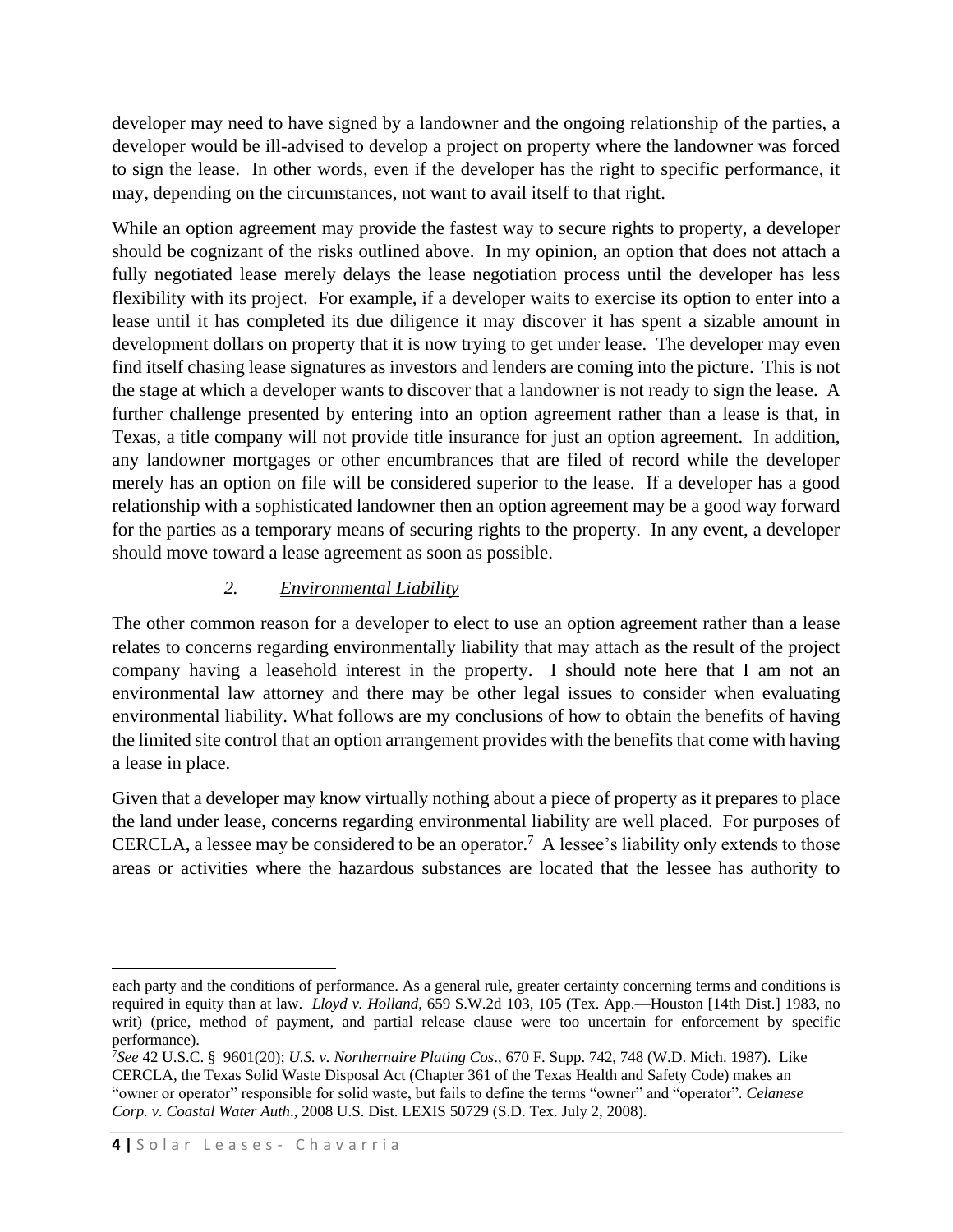control under the lease agreement.<sup>8</sup> A lessee's liability, however, does not appear to attach simply because a lease agreement is in place. In the case of *Commander Oil Corp. v. Barlo Equipment Corp*., 215 F.3d 321, 328 (2d Cir. 2000), the Second Circuit provided some examples of situations where a lessee may be considered a de facto owner for purposes of CERCLA:

(1) whether the lease is for an extensive term and admits of no rights in the owner/lessor to determine how the property is used; (2) whether the lease cannot be terminated by the owner before it expires by its terms; (3) whether the lessee has the right to sublet all or some of the property without notifying the owner; (4) whether the lessee is responsible for payment of all taxes, assessments, insurance, and operation and maintenance costs; and (5) whether the lessee is responsible for making all structural and other repairs.<sup>9</sup>

The Second Circuit declined to "define with specificity those factors that might transform a lessee into an owner;" however, the factors noted above appear to have been followed in subsequent circuit court decisions. 10

Given that there is case law which potentially extends environmental liability to a lessee, some project developers believe that the use of an option agreement is the only way to insulate themselves from such liability. If properly drafted, however, a lease may provide the same protections without presenting the vulnerabilities discussed above. Anyone familiar with Texas wind leases is acquainted with the practice of having a development term or initial term which provides a period of time during which the developer conducts its initial due diligence. A similar approach may be taken with a solar lease. As noted above, the case law relating to environmental liability of a lessee appears to focus on the level of control the lessee has over the property and the activities occurring on the property. Prior to the start of construction a solar developer typically has little need or desire to control the property and generally only needs to access the property to do environmental studies, evaluate the solar resources available at the site and to do other general evaluations. During this time, the lessor typically retains the right to access and use the property. Given the minimal amount of site control needed prior to construction, and in order to address concerns related to environmental liability, the development term (or you may even want to call it the option period) of a solar lease should clearly articulate that the developer is engaged in site evaluation and that both the lessor and lessee may use the property at this stage. Although the landowner may continue to use the property, the lease should clearly prohibit any uses that would permanently impair the future use of the property as a solar site. In addition, the solar developer should reserve the right to have any surface uses end after notice and a reasonable expiration of time as the developer prepares to enter into the construction term.

 $\overline{\phantom{a}}$ 

<sup>8</sup> *Nurad, Inc. v. William E. Hooper & Sons, Co*., 966 F.2d 837, 842–844 (4th Cir. [Md.] 1992), cert. denied, 506 U.S. 940 (1992); see *Kaiser Aluminum v. Catellus Dev*., 976 F.2d 1338, 1341 (9th Cir. [Cal.] 1992) (following Nurad and adopting authority to control standard).

<sup>&</sup>lt;sup>9</sup> 215 F.3d at 328.

<sup>10</sup> *See Next Millennium Realty, L.L.C. v. Adchem Corp*., 2014 U.S. Dist. LEXIS 150582 \*, 80 ERC (BNA) 1026, 2014 WL 5425488 (E.D.N.Y. Oct. 22, 2014).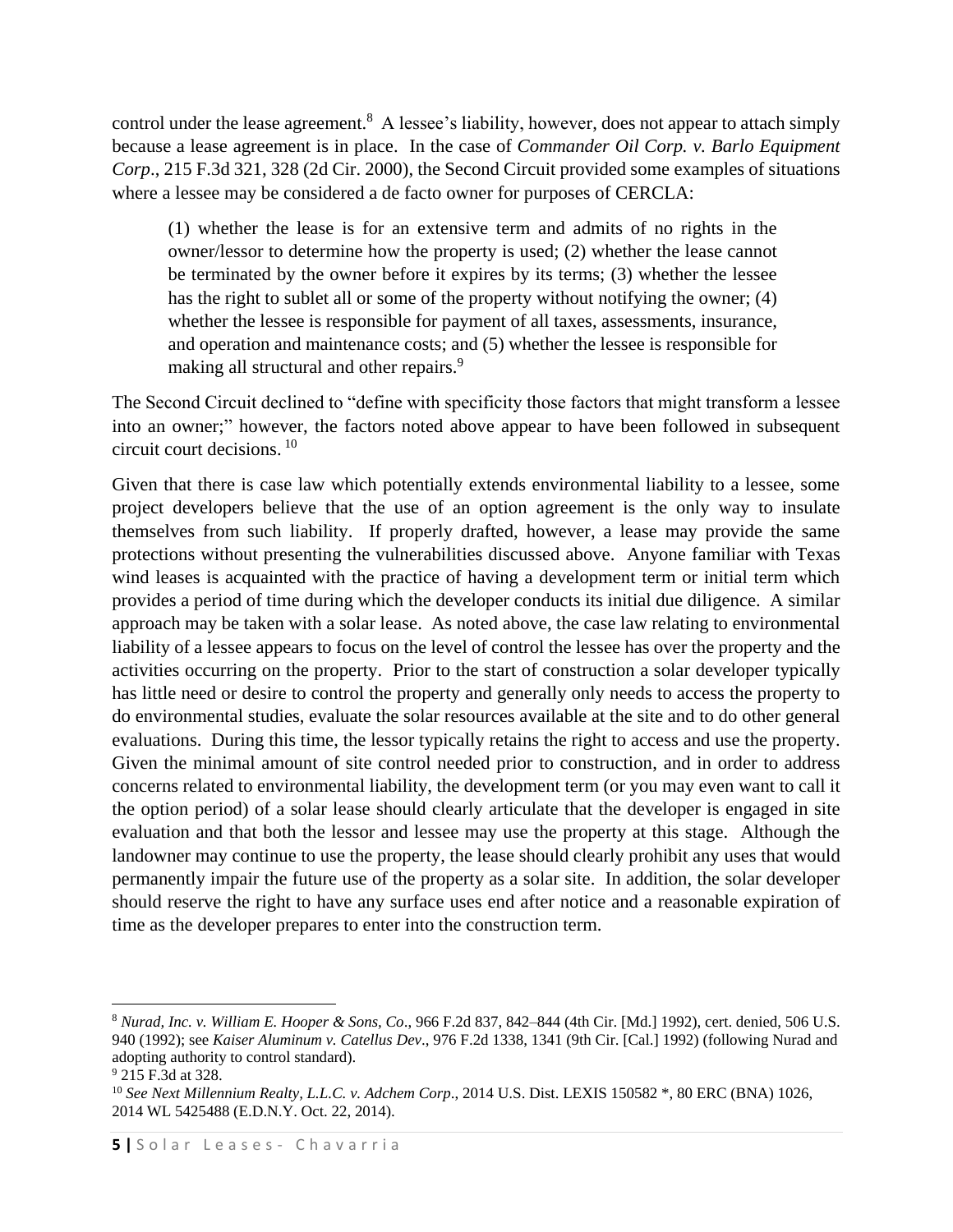### b. Construction Term

<span id="page-6-0"></span>The surface area directly and permanently impacted by the solar project's infrastructure (panels, trackers, inverters, roads, collection lines, etc.) is continuous and does not allow for the utilization of the surface for other activities. Once the project moves out of the development term and into the construction term the solar developer will need sole and exclusive control of the project area. In this respect, wind and solar projects are very different and as a consequence a solar lease should have a construction term that is distinct from the development term in order to clearly mark this shift in control. Given this need for a clear shift in control, it is beneficial to both parties for the start of the construction term to be triggered by notice to the landowner rather than the construction term being triggered by work on the ground. For example, the lease may include a clause that requires that the lessee provide thirty days' prior notice of the start of the construction term. Such notice gives the landowner the opportunity to move its cattle off the property or have its tenants clear off the property. Allowing the developer to designate the start of construction allows the parties to better coordinate on the ground logistics.

The construction term may continue until the earlier of i) the expiration of some reasonable period of time or ii) the sale of electricity from the project. Some leases contain language that triggers the operations term only if the commercial operations date is reached within a certain period of time. My strong preference is for the solar lease to automatically extend into the operations term so long as the lessee begins paying the compensation required by the operations term. For example, if at the end of a two year construction period the project has not yet made the first sale of electricity but is otherwise constructed, or nearly constructed, the lessee should be able to continue the lease into the operations terms so long as the consideration for the operations term is paid.

## c. Operations Term

<span id="page-6-1"></span>The final and longest period under a solar lease is the operations term which typically lasts twentyfive to thirty years with an option to extend the period for ten or twenty additional years. The operations term, like the construction term, should provide sole and exclusive control of the project site to the solar developer. The solar developer will also want the right to conduct all activities necessary to operate, maintain, and replace the project. It may be that areas that the parties believed would remain a part of the project site can be released from the lease at this stage as the final footprint of the project is determined. The lessee may need to retain certain non-obstruct rights or easement rights to areas released from the solar lease that are immediately adjacent to the project site or that are needed for access purposes.

## <span id="page-6-2"></span>III. Rent

There may be a tendency among practitioners to apply the payment structure of a wind lease to a solar lease. In my opinion, it is a mistake to automatically default to the complicated wind lease payment structure for a solar project. As I have noted throughout this paper, a solar project has a defined footprint rather than being diffused over thousands of acres with varying levels of surface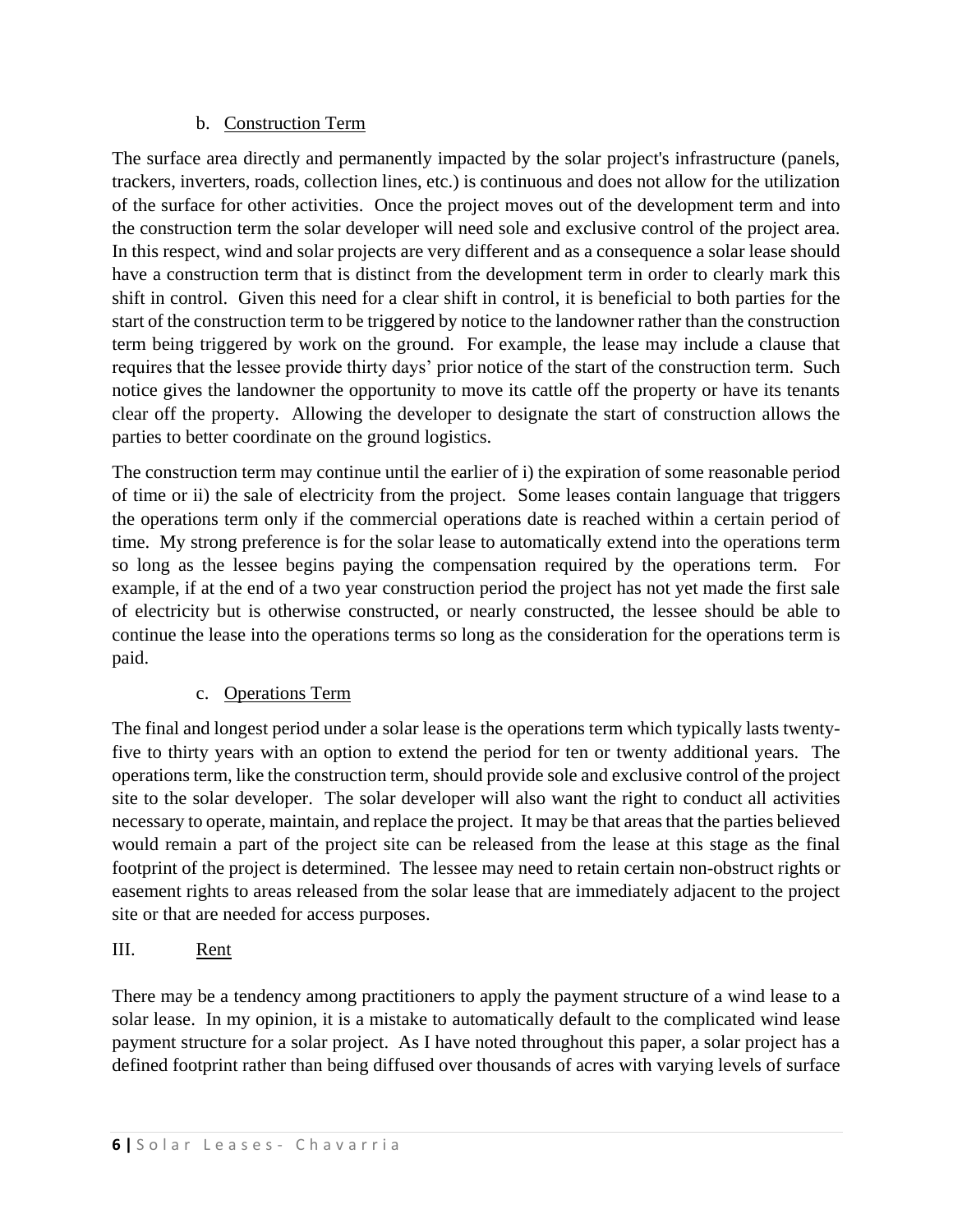use. A much cleaner approach is to have per acre payments for each stage of the lease including the operations term.

## <span id="page-7-0"></span>a. Development Term and Construction Term Fees

During the development term (or option period if an option agreement is being used) and construction term, rent typically takes the form of an annual per acre, or flat, fee. Developers attempt to keep the rent low during these periods so that more money can go toward site evaluation, development and construction. As discussed in Section IV below, given the intensive surface use required for a solar project, a solar developer must satisfy itself and its lenders and investors that the project will not be disturbed by mineral development. Given this additional development term task, solar projects face a potentially significant layer of development costs associated with identifying mineral owners and securing surface waivers and/or accommodation agreements from those mineral owners, which, in turn, further dictates the need for a lower development term payment.

A developer may want to structure its lease so that development and construction term payments are made monthly rather than annually in order to avoid overpaying these fees in the event the construction term starts just months after an annual development term payment has been made. The better practice is to have annual payments (the fewer deadlines you have the fewer you are likely to miss) but allow for a credit of the development term fees toward the construction term fees. In any event, the practitioner should ensure the applicable provisions are clear and complete.

## <span id="page-7-1"></span>b. Operations Term Fees

Operations term fees may be structured in one of two ways. The first, less common approach, follows the wind lease structure and provides the landowner with a payment that is the greater of a percentage of gross revenues or minimum rent (collectively "Royalty Rent"). The second, more common approach, is to provide an annual payment to the landowner, which may be paid either as a per acre or per megawatt amount ("Annual Rent").

A solar lease that uses the Royalty Rent approach will necessarily be more complicated to draft, negotiate and administer. The parties to the lease will need to come to an agreement on the royalty percentage and minimum rent along with any future increases to both. The lease will also need to define which payments are included in gross revenues and which items are excluded. Much care should be given to the gross revenues definition and the developer should address the handling of hedge and other potential costs. The developer should also ensure that it is capable of calculating and sending out the Royalty Rent payments in accordance with the lease deadlines. Landowners and their counsel may expect to see the same percentage of gross revenues provided in a wind lease in a solar lease. This expectation is misguided as the capital costs and returns for a solar project are different from those of a wind project and therefore the royalty percentages and other payments cannot be identical.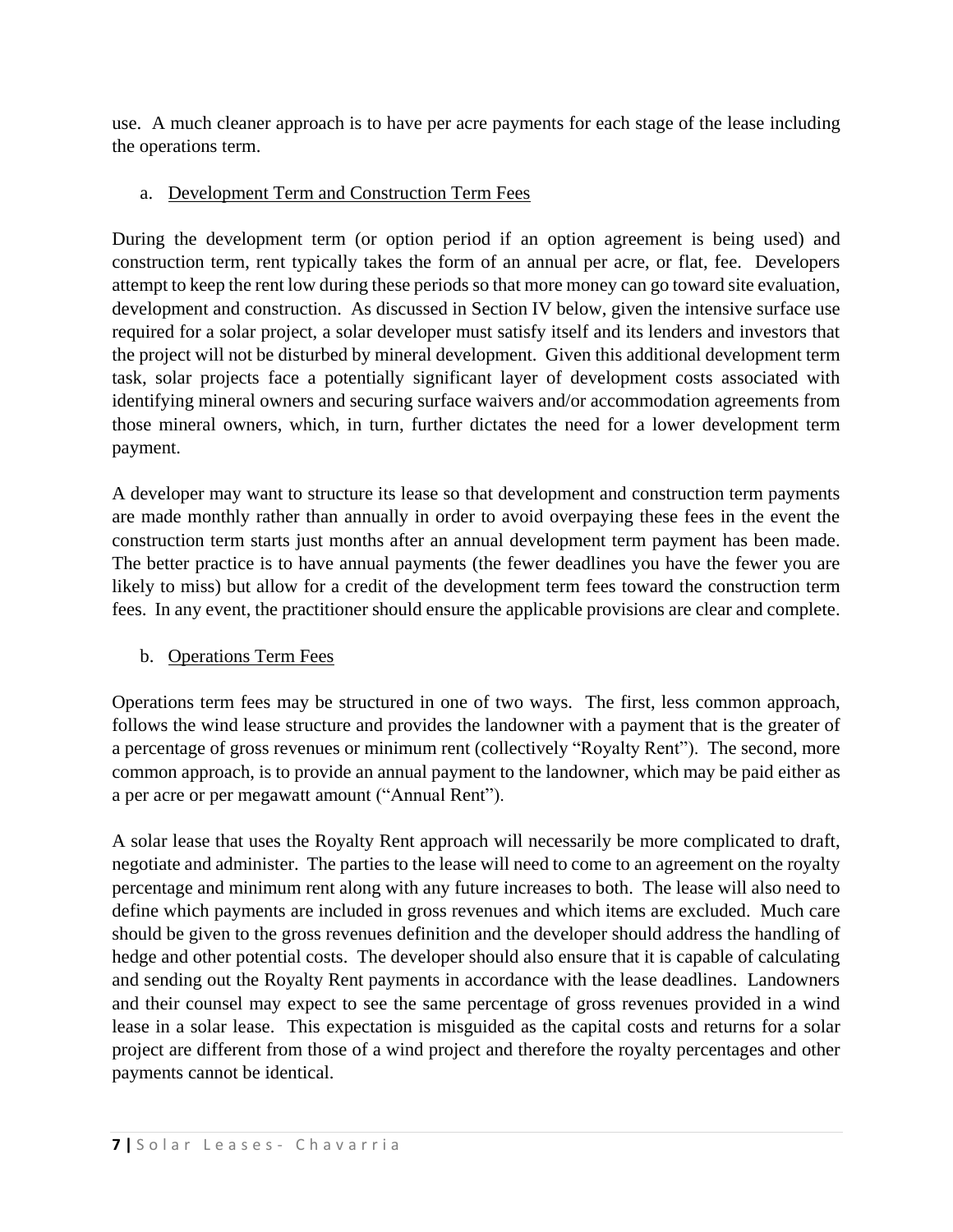The Annual Rent approach results in a lease that is much easier to understand, negotiate and administer. With this approach the parties are simply agreeing to an annual payment in exchange for the use of the property. The Annual Rent may either increase over time based on agreed to increments or may increase each year based on CPI. Solar projects lend themselves to a more straight-forward per acre approach because the project is sited on contiguous acreage all of which is occupied by the solar company's improvements. The Annual Rent approach presents fewer drafting and negotiation challenges and the landowner and their counsel do not need to become experts on the ins and outs of the ERCOT settlement process. In addition, the landowner will be able to quantify the value of their solar lease from day one.

## <span id="page-8-0"></span>IV. Minerals

Mineral issues may be addressed in a solar lease to the extent the landowner owns an interest in the minerals. In Texas, it is rare to find a surface owner who owns all or a majority interest in the minerals and more likely than not the landowner has no interest in the minerals or only holds a small fraction of an interest. In the event the surface owner does own a mineral interest, the solar lease should address how such minerals may be developed and/or produced. Understandably the lessor will want to reserve the right to all subsurface oil, gas and other minerals. Such a reservation may be allowed *provided that* the lease includes a covenant running with the land ensuring that the subsurface minerals will not be developed using the surface of the project site and an area located between the surface and an agreed to depth beneath the surface of the project for purposes of exploring, developing, and drilling for oil, gas or other minerals. The lease should further contain language that clearly waives the lessor's right to develop, explore, or produce the minerals in a manner that will disrupt the solar facility. The memorandum of lease that will be recorded in the public record should include the restrictions and waivers related to the mineral estate.

In the event the surface owner does not own all of the mineral estate, in addition to addressing use of the mineral estate in the lease, the solar developer will need to obtain surface waivers and/or accommodation agreements from the owners of the mineral estate. Such agreements will address how and where minerals may be produced and are intended to protect the project site from disturbance by oil and gas operations. A solar developer may, depending on certain circumstances, set aside portions of its leased acreage as drill site areas for the benefit of future mineral development. For an excellent and comprehensive discussion of surface waivers and accommodation agreements please see, Gregory S. Friend, *Sharing the Road: Surface Project Development and Severed Estates*, 41 OIL, GAS & ENERGY RESOURCES SECTION REPORT Volume 1, (Fall 2016) at 55—71.

## <span id="page-8-1"></span>V. Mortgagee Provisions

This is the part of the lease where most people's eyes start to glaze over, however, in order to be financeable, a solar lease must contain certain mortgagee protections. A solar lease must provide the solar lessee with the right to sell, assign, hypothecate, encumber, transfer, grant or pledge its right, title or interest under the lease agreement and/or in the improvements placed on the property to any leasehold mortgagee as security for the repayment or indebtedness and/or the performance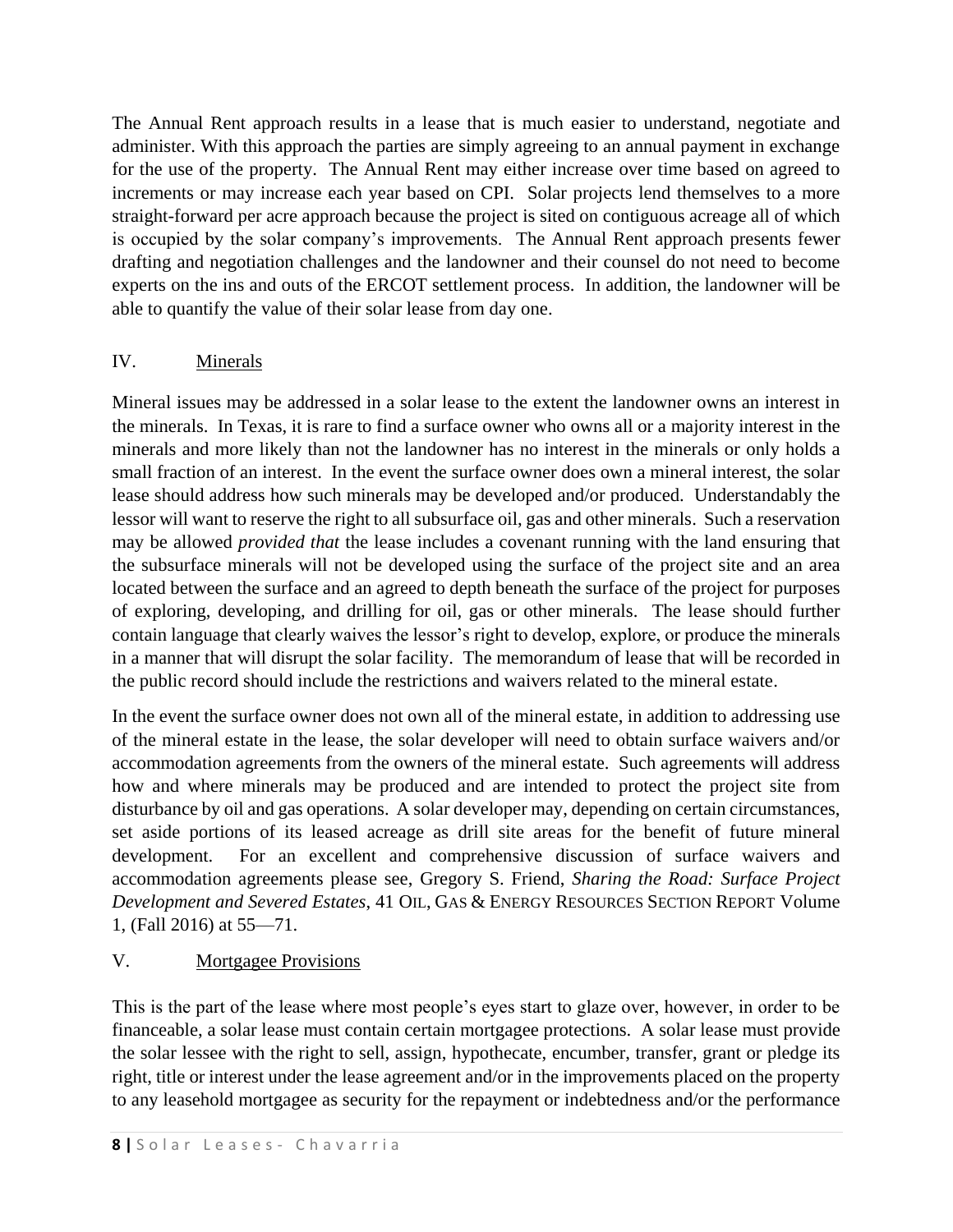of any obligation. In addition, the right to mortgage the leasehold interest should not be subject to the lessor's consent. The mortgagee provision should be drafted broadly enough to capture any party who may require security from the lessee. In addition to the right to mortgage the leasehold estate, the leasehold mortgagee must also have the right to assign and enforce its mortgage, the right to assign, transfer or enforce the lease and to generally exercise any rights of the lessee. A mortgagee will require the right to take possession of and operate the solar project or to appoint a receiver to do any of the foregoing, each without the lessor's consent. A leasehold mortgagee will require that the lessor be obligated to provide the leasehold mortgagee with notice of any lessee defaults and will want an additional period of time to cure any default. A leasehold mortgagee will also want its liability to be limited to any period of time when it directly owns an interest in the leasehold estate or in the project. A leasehold mortgagee will typically want the right to obtain a new lease in the event the original lease is terminated or rejected in bankruptcy. There should also be a requirement for the lessor to provide an estoppel certificate if so requested by either a lender or tax equity investor.

Mortgagee provisions in both wind and solar leases are often the most difficult part of the lease for landowners and their counsel to get comfortable with. Developers and their counsel can provide some context and language that may ease some landowner concerns. For example, the mortgagee provision can clearly state that any mortgage granted by the lessee may only attach to the leasehold estate and shall not attach to the fee. Landowners may not like the idea of having to provide additional cure periods for the leasehold mortgagee, however, the presence of a leasehold mortgagee provides a safety net to the landowner in the event of a default. For example, if the lessee has defaulted on a payment or is otherwise in breach of the lease, the leasehold mortgagee may step in and make the payment or cure the non-monetary default. On the whole, the mortgagee provisions are tedious to read and explain but given the amount of capital at issue, the leasehold mortgagee's need to secure its investment is necessary and understandable.

## <span id="page-9-0"></span>VI. Termination, Default and Cure

A solar lease should address the circumstances in which the lessee and lessor may (or may not) terminate the lease. From the lessee's perspective, it will want to retain the right to terminate the lease as to all, or a portion, of the property at any time and for any reason. This right is needed for any number of reasons including the need to drop acreage from the lease in the event a portion of the property has a title problem or presents environmental liability. Termination may also be necessary if the developer concludes it cannot build its project. In each instance the solar lessee should file a release and termination of record as to the portion of the property that has been released.

Because of the ongoing capital expenditures involved in the development and building of a solar project, the lease should only allow the lessor to terminate the lease in a limited set of circumstances. An event of default clause should require that the lessor provide the lessee, and its mortgagee, with a notice of default and allow the lessee and its mortgagee with the right to cure such default. Longer cure periods should be provided for non-monetary defaults that cannot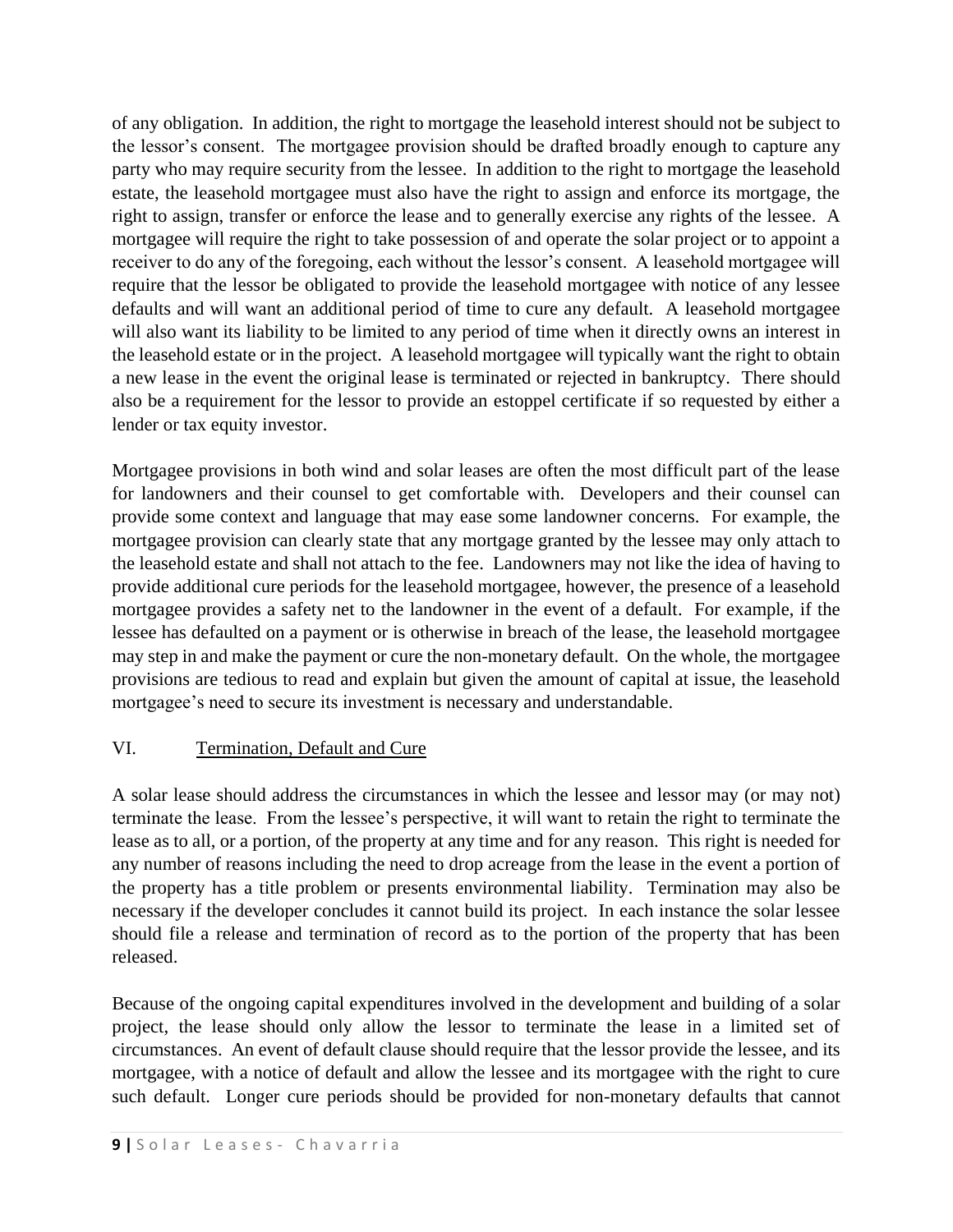reasonably be cured within the specified period of time and for defaults which cannot be cured without the mortgagee first obtaining possession of the property. If possible, the lessee should include a clause that only allows for termination of the lease in the event of an uncured monetary breach. At a minimum, it should be clear that only an uncured material breach may result in the termination of the lease.

#### <span id="page-10-0"></span>VII. Other Clauses of Note.

#### a. Conservation Reserve Program and Similar Programs

<span id="page-10-1"></span>The Conservation Reserve Program ("CRP") which is administered by the United States Department of Agriculture Farm Service Agency, pays a yearly rental payment in exchange for farmers removing environmentally sensitive land from agricultural production and planting species that will improve environmental quality.<sup>11</sup> In the context of wind, whether property is enrolled in the CRP is of little consequence since the amount of acreage that may come out of CRP as a result of a wind project being located on the land is typically negligible, given the limited land use and the compatibility of some wind infrastructure with the program. In addition, wind turbines installed on CRP land may be considered a permissive use of CRP land.<sup>12</sup> In the context of solar, however, depending on the length of the contract the penalties that may result from removing the land from CRP can be significant especially if the entirety of the solar site is enrolled in the CRP. A solar developer should include a clause in its lease that requires that the landowner disclose whether the property is enrolled in the program and should obtain a copy of the contract to determine the amount that may need to be paid back to the program along with interest and penalties. The amounts that need to be paid back are likely not fatal to a project, but those amounts should be taken into account when modeling the project. The CRP contracts are typically not filed of record so the developer must rely on the landowner to make this disclosure. There are a number of similar programs administered by the USDA that likewise assess penalties for early withdrawal, consequently, this clause should be approached in a broad manner.

Land may also be enrolled in a state program that provides tax exemptions or deductions based on the use of the land. The placement of a solar project on the land may result in a reclassification of the land making it ineligible for such tax benefits going forward and triggers a rollback. Landowners typically expect for the solar developer to pay the cost of such rollbacks which could have a significant financial impact on the project. Again, a broad conversation with the landowner regarding the programs and tax exemptions applicable to the land along with an understanding of the financial implications of a reclassification and removal is important in order to properly model the project.

 $\overline{a}$ <sup>11</sup> Conservation Reserve Programs available at [https://www.fsa.usda.gov/programs-and-services/conservation](https://www.fsa.usda.gov/programs-and-services/conservation-programs/)[programs/;](https://www.fsa.usda.gov/programs-and-services/conservation-programs/) (last visited January 4, 2017).

<sup>12</sup> *See* 7 CFR 14.1410.63(d)(5) (2015).